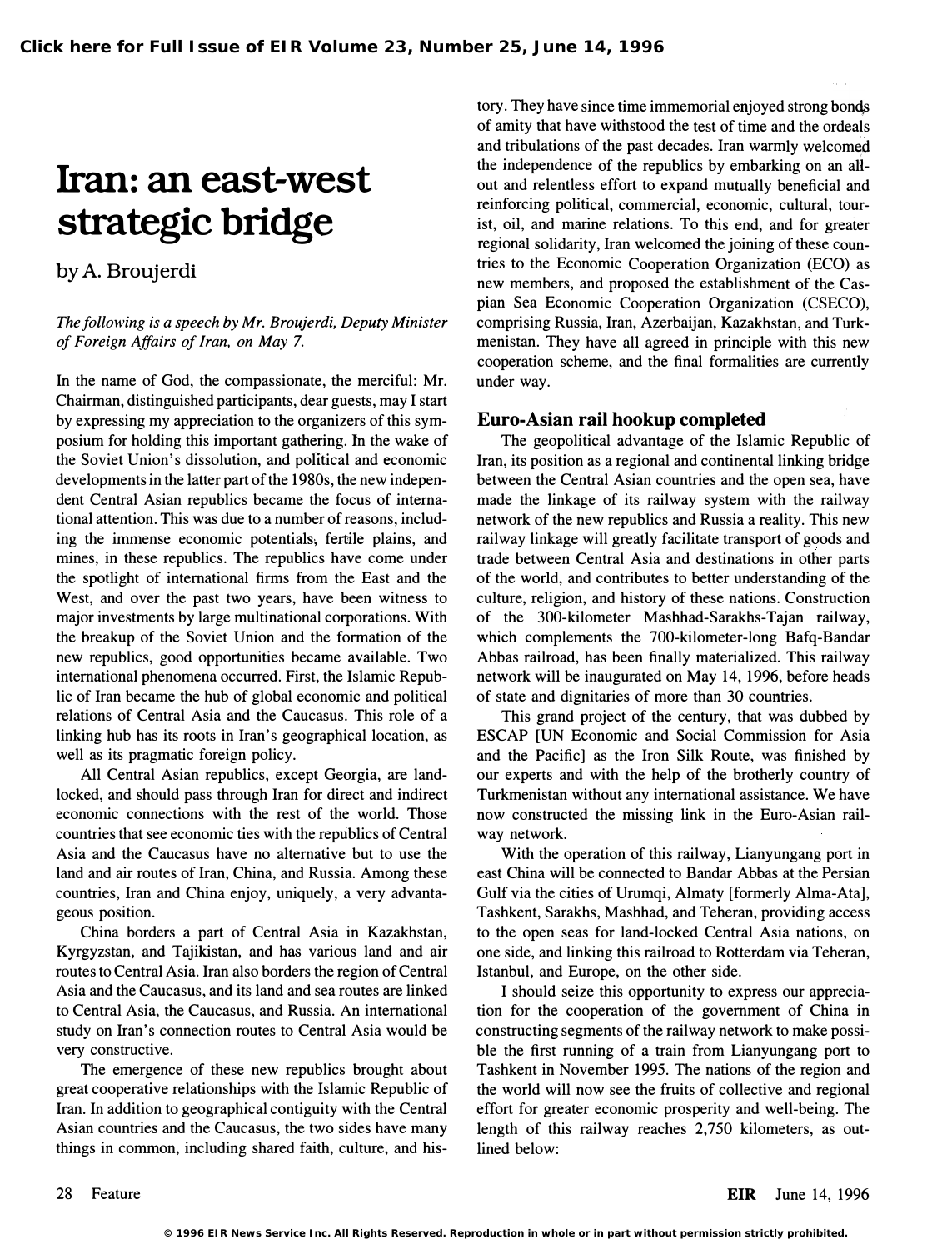

## Central Asian rail link to Persian Gulf port is now complete